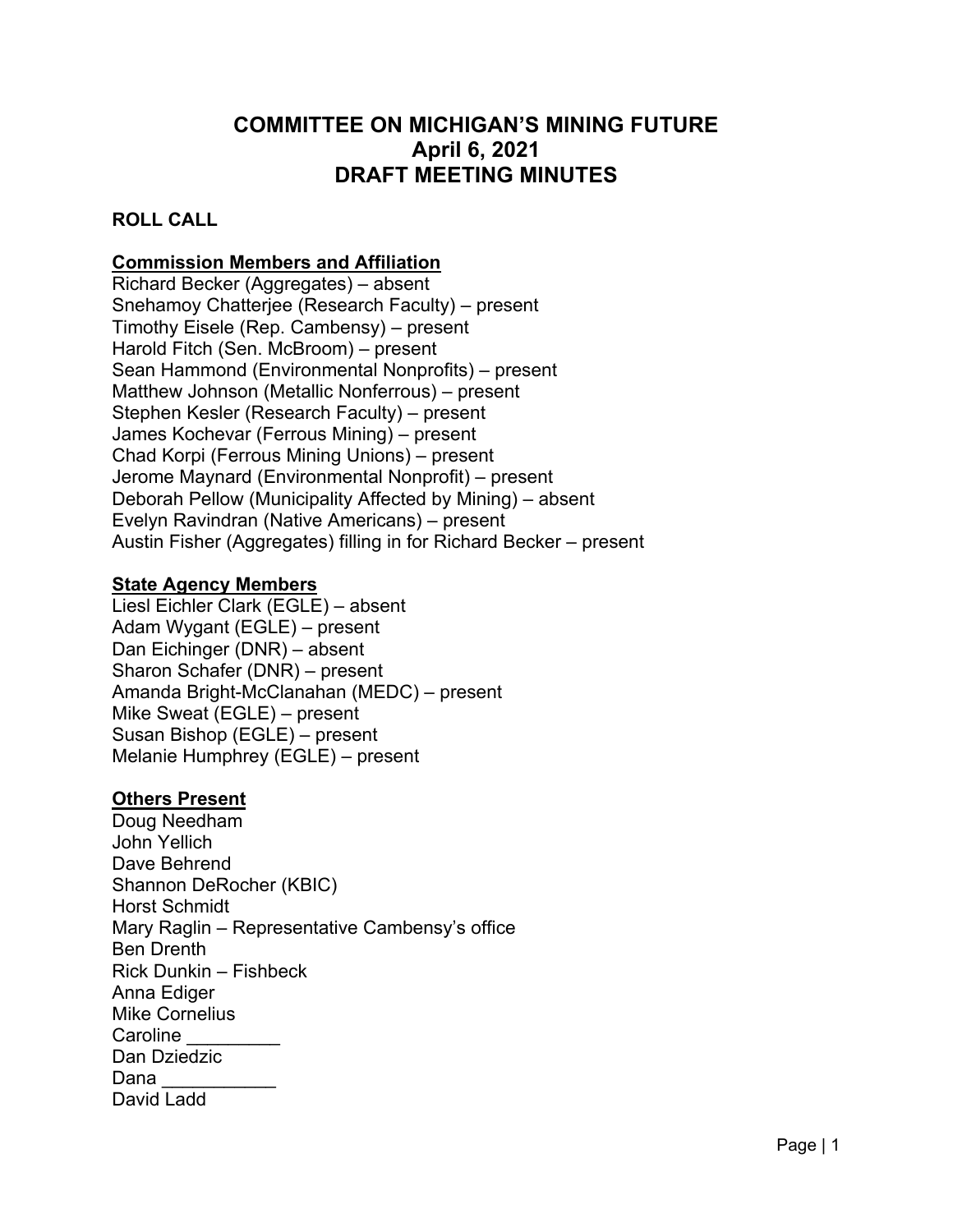The meeting began at 9:05 a.m. with roll call.

We will go through the draft report. Mike will direct traffic and share his screen. Each subcommittee chair will go through their draft report. The introductory text I drafted. It talks about what the committee is, how it came to be, membership, how to schedule meetings, selection of chairpeople for each subcommittee, and the compiled list of challenges and opportunities each subcommittee made. This section gives the legislature sense of why this report was given to them. The executive summary needs to go right before the table of contents.

It would be useful for the first paragraph to provide the impact of mining to the state. Also, I think the list of subcommittees should be in the same order as the rest of the report. The economic impact of mining could be useful. We should include legacy issues and issues we're dealing with in the upper peninsula (UP). Most of the funds from mining in the UP did not go back into mining.

There is quite a bit of detail from the first meeting. It seemed more like minutes, so I took it out. They want the recommendations. Mike threw this section together, but this paragraph needs to get some momentum to the reader. We want to show the history of mining and where it should go in the future.

We need to organize the purpose. The history portion is important. We are trying to create a holistic approach. The executive summary is heavy hitting. We want the reader to dig deeper. We need a nod towards the purpose.

With the Mining Methods, Environment, and Reclamation subcommittee, we recognize this is a work in progress. Being aware of what's left behind after mining activities, in some cases, they may not be permanent. We may want to access afterwards. It is important for tribes to continue exercising treaty rights. Pretty heavy ferrous mining. Other outreach and working to incorporate nonferrous and aggregate. We recognize different types of mining have different times to plan for. We need to reclaim it as we go and leave it as much useful land behind.

The marketplace has been run through exhaustion. We will roll through the example of successful reclamation. Mineland Vision Partnership (formerly Laurencian Vision) gave a presentation. We had both care and vision of mineland reclamation. Several examples of successful stores of mineland use. The intent is to show what it can be. The final report will have less examples.

We talked about regulations that govern mining industries in the state. Specific examples in mining. Reclaiming ground and letting go back to the natural state.

Part 634 is native copper mine. How do you want to handle this? We should keep a placeholder. We need a definition of the reclamation in 634. The topic had come up. Important discussion to be had. Huge impact to the state. Aggregate mining took producers in aggregate mining. Aggregate includes crushed stone. We seen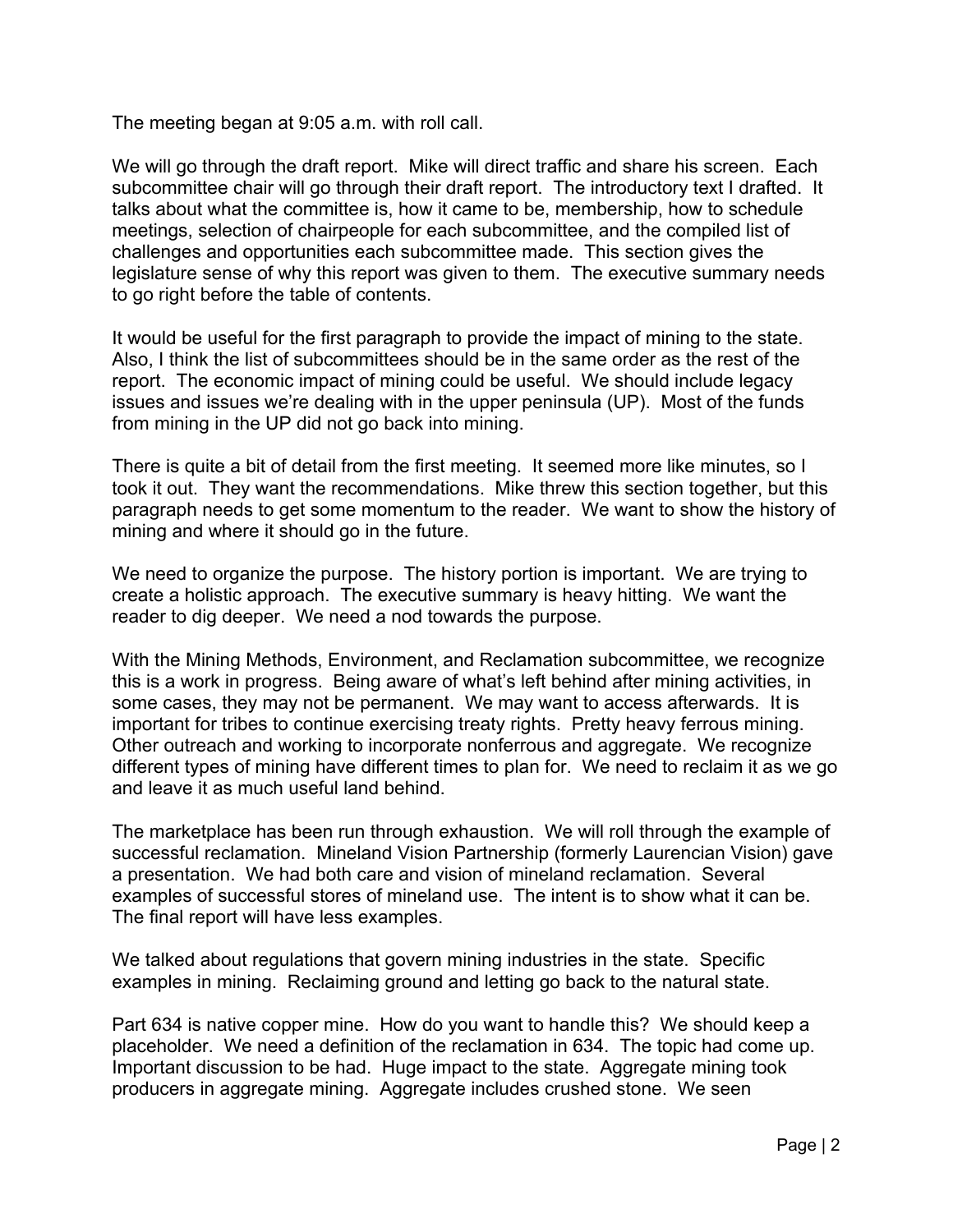presentations on aggregate mining. The question comes up whether it needs to be regulated. I am privy to 5, 10,15, 30, and 100-year mining. The outline provides resources. Take a look at adjacent properties. Need to do a better jo of telling the story of beneficial use for the community.

Does sand dune mining fall under this? It falls under nonferrous. Limestone is where you find it. The state is growing, and a lot of resources have not been identified. We need to identify so we're not taking it away from people. Minnesota has a plan. The statewide plan the county has implemented. Minnesota has moved further ahead by using geologic mapping. They use state permits. We need a significant amount of text for aggregates we need to add. The language focused on ferrous.

Relevant is waste rock. There is potential for future mining waste. Matt is working with Michigan Tech and the University of Michigan with research partnerships. He can help add that section. This warrants a discussion with additions. We might strive to make this section look like we are moving forward with reclamation not backward.

There is an underground pump hydro where we can capture that. Drivers of reclamation activity, investor expectation, and community opportunities are available. There is potential opportunities for reclamation. Previously mined deposits may become attractive. Solar and wind farms are popping up, and a lot of people don't want them in their backyard. It is important when considering future parts for minelands. The key area is wetland creation. There is opportunity for wetland creation.

Mining waste – reduce it through best management practices/sustainable mining practices. There are opportunities to create mine operators and entities that can use mine tailings or tailing sites. This topic is in the Regulatory Policy subcommittee. We can note it here, but it's taken up in a bigger way in Regulatory Policy. There is an influx to talk about it in the final report, and the cumulative impact. We need a definition and how to put it in textual form. We can put text around this and why it's important. The general discussion is about cumulative impact. Maybe it works into Hal's subcommittee. There are policy regulations that show how definitions are defined.

The cumulative impact could be a paragraph at the beginning as a concern. Not sure what you can do in a concrete way. It runs close to the definition in Part 632. For the regulatory standpoint, we look at metals. We have nonattainment areas. Generally, we have to look at the input, and it has no negligible impact. In mining context, the community had degraded air quality, and no new aggregates can open due to diesel. It flows nicely into the next section. The definition is good for climate change. Post mining activities can impact climate change and the financial assurance plan. Make sure there is one in place. We need to take a detailed look at this. The cumulative impact is more significant mining. How to correct small things so they don't turn into larger things. Where in here do we talk about geology and location? There is a lot of benefit to have aggregates close to communities.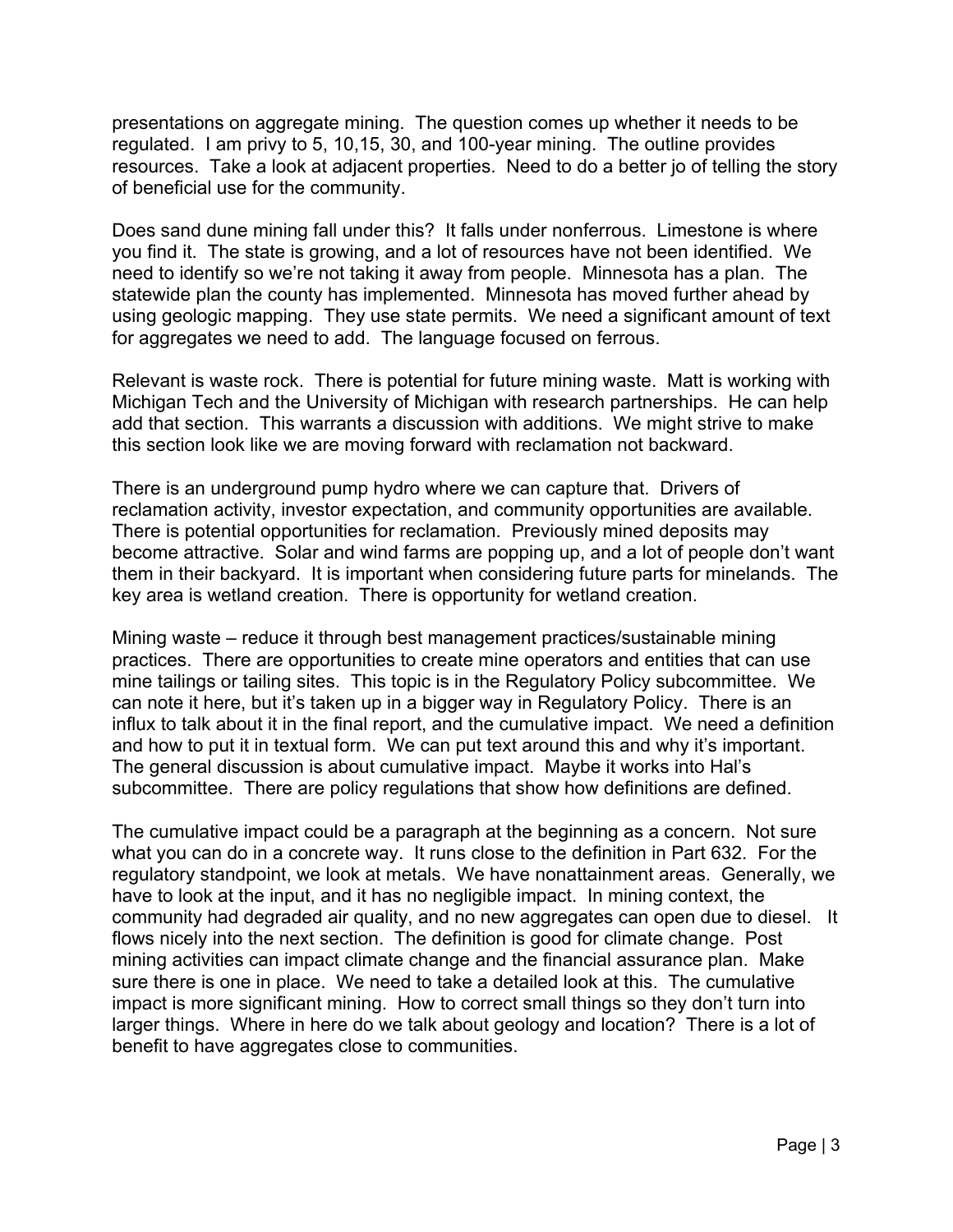The conclusion is existing stringent and effective state regulatory climate that serves as basis for reclamation for ferrous and nonferrous metal mining. I thought in the recommendation we will sustain this work and carry it forward. Emerging methods has been thought about. Sustainability is the key to see more mining. If there is to be more mining, we need to do more in a sustainable way. The climate change section needs work. The concept of climate change should be woven into the entire report instead of a separate section. It informs pieces of each committee's work. Climate changes will impact mining and mined materials. Rather than a red print section, we weave it into the entirety of the report. The economic impact is included in the conclusion.

The committee took a break from 10:20 to 10:30 a.m.

Hal gave a report from the Regulatory Policy subcommittee – I am open to any suggestions, edits, or recommendations. We broke it down into ferrous metals, nonferrous metals, industrial minerals, and fuel minerals. We talked about the overview of regulations: mining specific regulations, and different regulations. The Department of Natural Resources (DNR) has some authority. We identified worker safety regulations. We came up with 12 issues. We did a review of the current regulations and had a descriptive narrative. EPA had federal regulations. With Part 632 rules, the statute doesn't allow the Department of Environment, Great Lakes, and Energy (EGLE) to amend the rules. They are recommending the legislature allow an amendment to the rules. There is a better process to incorporate Indian concerns in topics. There is a potential for legal challenges. We need to lay out the process. We need to make sure states allow for subsequent use of waste repositories.

Governor Whitmer's Executive Order 2019-17 charged us with tribal engagement responsibilities. Regulation mineral test wells are regulated under Part 625. Blanket bonds versus individual bonds are an issue.

Hard rock Precambrian state has no bonding. A company has to give notice with two years. We need to consider having a policy regarding that. Mineral rights – people have a hard time figuring this out. I'm not sure if the summary should go at the end of in the larger report. Section two is not finalized. Act 163 of 1911, the language is antiquated and not specific. There are five issues with act 163. Senate Bill 119 was introduced on February 10, 2021; there are concerns that were sent to the legislature to address. We talked about reprocessing new minerals and permitted areas. Minnesota is the only state with minerals. The Frasier Report that canvasses industry and other interested parties. Michigan has done very on the Frasier Report. Arizona looks at aggregate operations. There is lots of contention over aggregates.

Are there current regs are set up in the state or provision for new technologies coming in the state? Part 632 is imminent. It could be new technologies or processes. It could entail amendments to the statute. We did not consider heat bleaching.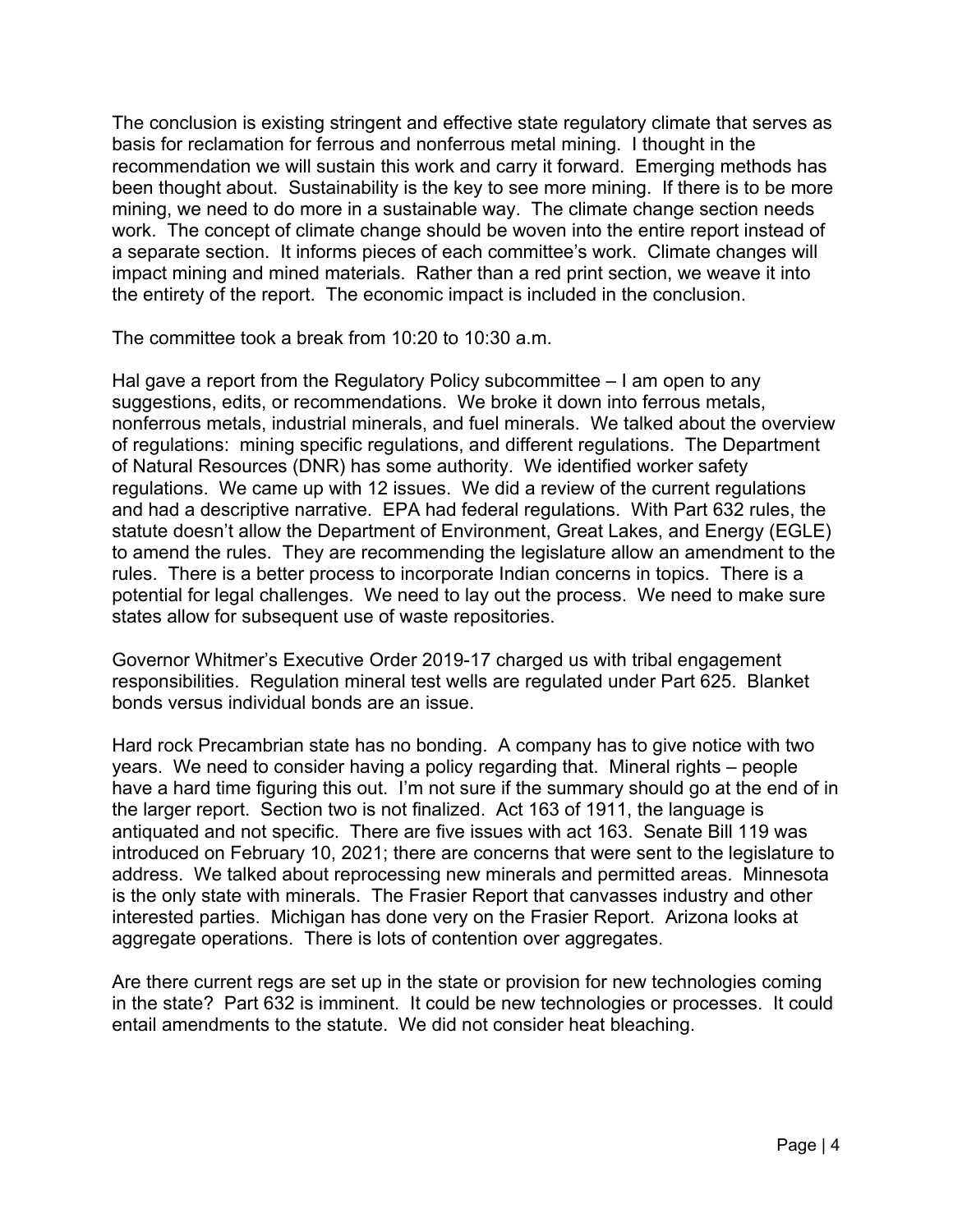We should put a placeholder here. Some methods for brownfield aren't understood in mining and are not specifically regulated for mining statute. Regs should be addressed for reuse of waste repositories.

The DOE and other federal agencies are providing funding for reprocessing. Make sure we have something to cover the cost. We want to have readability of the report and reference to specific situations. We could give examples of what might be happening, some real-life examples that might help the reader. I am looking at the overall picture. Siting examples helps.

Do you have representation from the aggregate portion? No one specific on the subcommittee. I called in Michigan Aggregates Association. I had input and tried to capture every perspective.

With Research and Mineral mapping, our point is mining industry needs high quality geologic geophysical and geochemical data. We are recommending we need to pay more attention. Mineral deposits have to be found. We might need new technologies to deal with different settings. Without mining and mapping research, we wouldn't have mining. Mining technologies may become interesting now. Research needs to be done to find out what to do with materials. Geologic mapping needs to be expanded. We need to use LiDAR and aeromagnetic surveys to find materials.

A lot of critical minerals are in Michigan. Some are not produced at all. There is a fair amount of older maps that haven't been integrated into a database. If you have an interest you could look online for it. It started with Geowebface created by EGLE, but it needs more site-specific information. We want to diversity across the entire field. Michigan is the only important mining state. Cost share is available to work with agencies. It is still in Michigan. They should use labs to do a better job. When funding opportunities arise, we need cost share.

We want to reach out to industry. We really want to partnership with industry; it is tied to aero geophysics. We need to capture as much as we can. What incentive would industry need to share data? John offered value for geophysics surveys. They could apply for it as a tax deduction. We can come up with something. Companies that are making money will do it.

The subcommittee highlighted healthy baseline survey, but it has been a challenge. If state minerals are involved companies spend money. Larger companies will sit on investments. From the last meeting, we talked about the environmental impact on mining.

Matt Johnson gave a report from the Social, Economic, and Labor Opportunities subcommittee is focusing on educating the community for responsible mining. We will update the state website with materials for constitutes seeking about mining in Michigan. We will give a description of future mining and how the state is preparing for the future with long-term strategies and planning.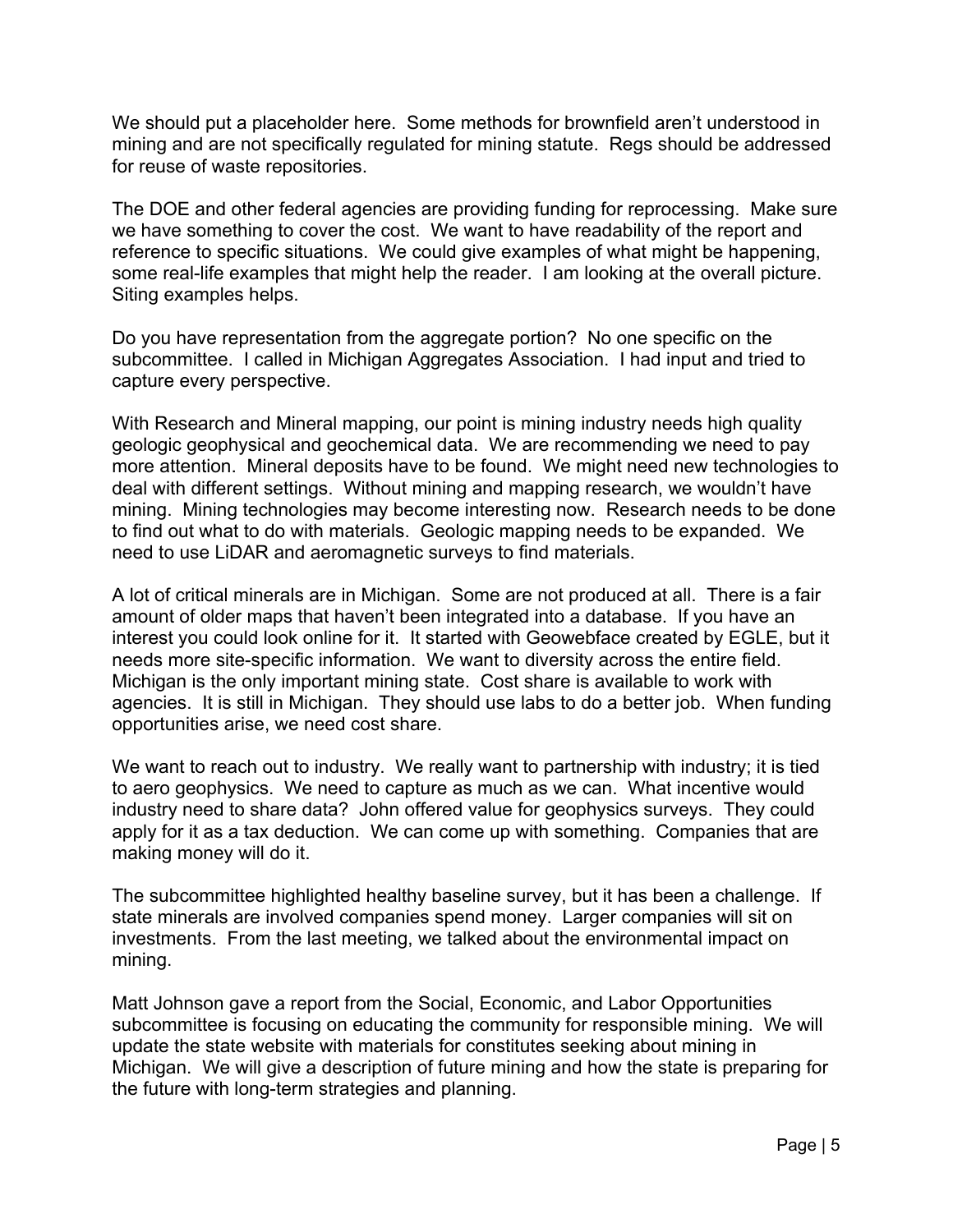We will create a partnership between local and state economic regional development groups and industry to develop outreach materials. We will have an industry-led public awareness campaign with updates on public information pages.

In addition, we will have workforce development. Mining resources are the root and basic building blocks of technology and decarbonization our society requires for a sustainable future. This area needs more detail. Technology and IT will be huge for future mining. We need to influence education while still in school. Apprenticeships and externship programs and partnerships and collaboration with universities, communities, colleges, research institutions, and skill trades training are important.

We will review opportunities to improve unemployment benefits ensuring we have a safety net for employees. We may have experienced miners leave Michigan.

Michigan mining tax structure needs more detail and a new severance tax. Eagle Mine negotiated this. There were problems over the last one and a half years. We are looking at EGLE or Treasury for help. We need to have transparent communication.

We created an outline on how a company can engage in the tribal community an understanding treaty rights. The general principles of engagement with mining company should integrate in their way of doing business.

We had a presidential memo which discusses our tribe is looking at internal and looking at research partnerships. We hope to have more detailed sections in the report for tribal consultation. Things are being taken out of the report. Should treaty rights be at the beginning of the report? How much do we put at the beginning? The executive summary is important. It could be intertwined in the introduction. Treaty rights are part of land ownership and property rights. It might warrant a paragraph at the start.

We have different formats from each committee. We don't want it to be confusing to the reader. We should wait until the end and choose a format. We talked about photos and graphics, too. We need a professional to make this pretty. Reports to the legislature have a special format we use at EGLE. We have to stick with a consistent report from the sixth floor. We should dedicate drafting to the subcommittees.

Should we have public comment before the July meeting? Following the May meeting, we should have public comment period. If resources are available, it would be helpful. We could give the opportunity to cross reference sections. We can schedule a May meeting. The agenda will be to review the report and have public outreach/comment.

#### **New or Old Business**

None.